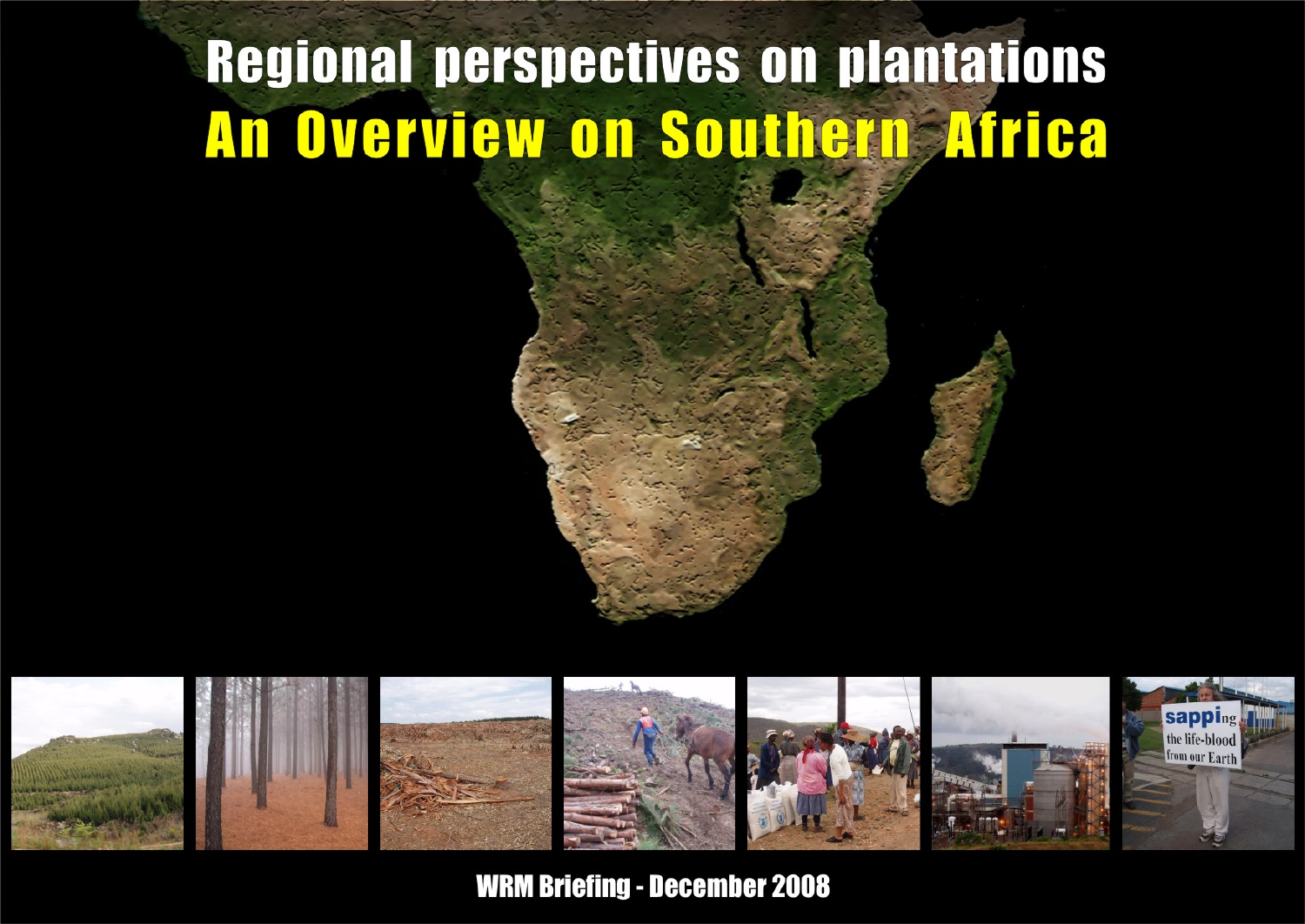# **Timber Plantations in Southern Africa**

## **WRM Briefing, December 2008**

Timber plantations in southern Africa are concentrated in South Africa, Zimbabwe and Swaziland, but they are also expanding in Mozambique. There are smaller areas in Angola, Zambia, Malawi and Tanzania. In South Africa, the largest areas are in the provinces of Mpumalanga, KwaZulu-Natal and the Eastern Cape, covering 1.5 million hectares of land. Additionally, an estimated 1.6 million hectares have been invaded by plantation species such as acacias (wattle), eucalyptus (gum) and pines. Although the area planted in Swaziland is much smaller (100,000 hectares) it occupies a large percentage of the country's land area (9%), and is aggravated by the fact that these plantations occupy the best agricultural lands. In the case of Mozambique, major plantations are still at the initial stage, but there are plans to establish large areas of pulpwood, sawlog and agrofuel plantations.

<span id="page-1-0"></span>The industry in the region is dominated by two large South African pulp and paper companies: Mondi and Sappi, with plantations and pulp mills in South Africa and Swaziland, as well as paper manufacturing operations all over the world. Plantation species have changed from mainly wattle (planted for the extraction of tannin and woodchips) and pines (for sawn timber) increasingly to eucalyptus for producing pulp for paper and cellulose products.

<span id="page-1-3"></span><span id="page-1-2"></span><span id="page-1-1"></span>The history of the social and environmental impacts of plantations and pulp mills in the region is now well documented. In 1996, WRM

included a full chapter on *South Africa* in the book "Pulping the South"[1](#page-1-0). Since then, WRM has published 48 *articles[2](#page-1-1)* in its WRM bulletin, and in December 2005 published *"[A Study of the Social and](http://www.wrm.org.uy/countries/SouthAfrica/book.html)  [Economic Impacts of Industrial Tree Plantations in the KwaZulu -](http://www.wrm.org.uy/countries/SouthAfrica/book.html)  [Natal Province of South Africa](http://www.wrm.org.uy/countries/SouthAfrica/book.html)*"[3](#page-1-2), a report based on research carried out by John Blessing Karumbidza. In June 2007, Wally Menne (Timberwatch Coalition) produced a report on "*The social impacts of certified timber plantations in South Africa and the implications thereof for agrofuel crops*<sup>[4](#page-1-3)</sup> with support from the Global Forest Coalition.

<sup>2</sup> <http://www.wrm.org.uy/countries/SouthAfrica.html#articles>

<sup>&</sup>lt;sup>1</sup> Pulping the South. Chapter: "South Africa: A Fibre Exporter with Few Forests", <http://www.wrm.org.uy/plantations/material/pulping10.html>

<sup>&</sup>lt;sup>3</sup> A Study of the Social and Economic Impacts of Industrial Tree Plantations in the KwaZulu - Natal Province of South Africa By John Blessing Karumbidza - *December 2005, http://www.wrm.org.uy/countries/SouthAfrica/book.html* 

<sup>4</sup> http://www.globalforestcoalition.org/img/userpics/File/publications/Certification-agrofuels.pdf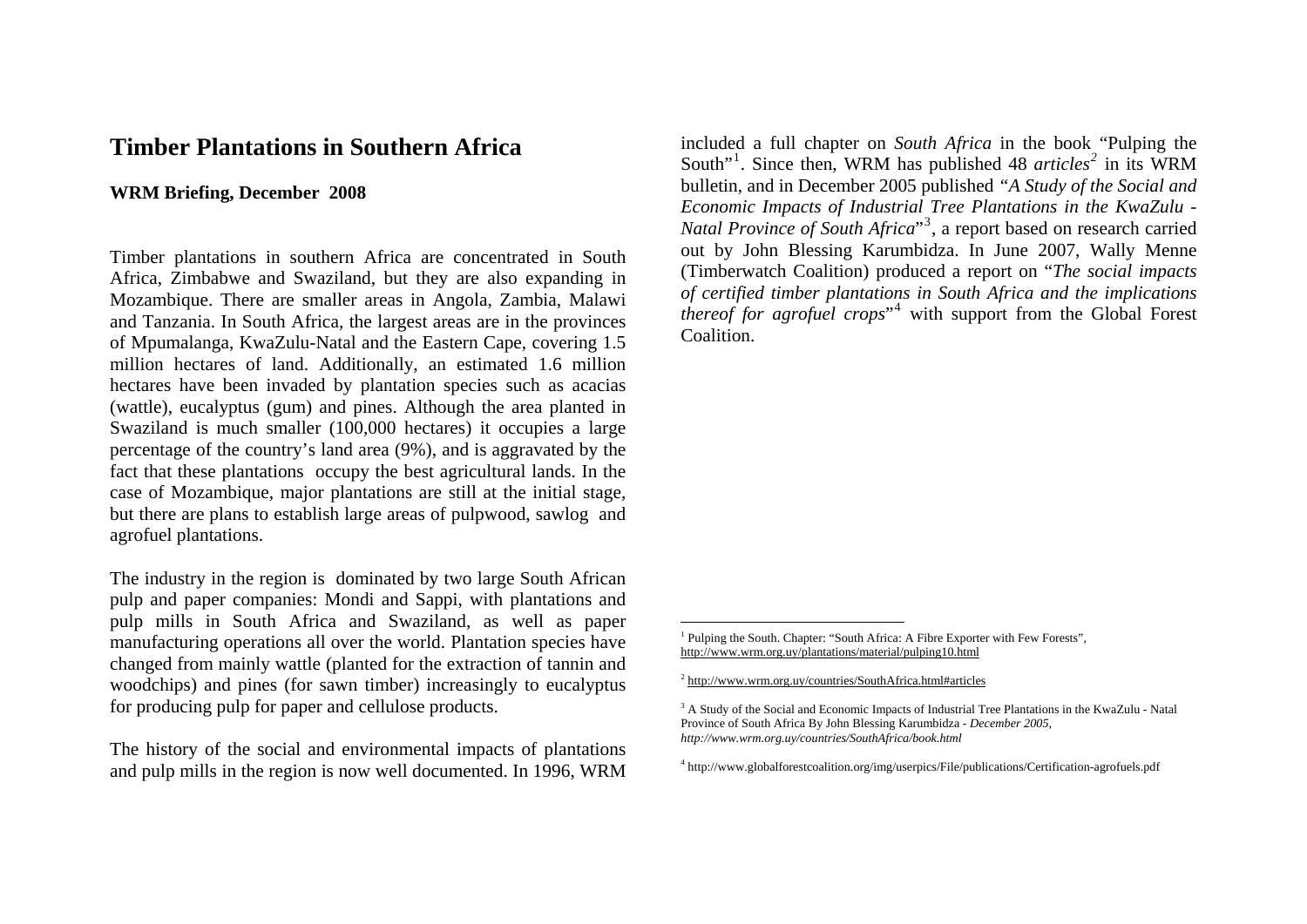Two South African organizations have been campaigning against plantations and documenting their impacts for a number of years: the Timberwatch Coalition and GeaSphere. Both have web sites that contain information about the impacts of plantations and pulp mills<sup>[5](#page-2-0)</sup>.

In Swaziland, WRM first published *articles[6](#page-2-1)* on the impacts of plantations in 2003. In December 2004 Wally Menne (a member of the South African Timberwatch Coalition), published his research findings in: "*[Timber Plantations in Swaziland: An investigation into](http://www.wrm.org.uy/countries/Swaziland/Plantations.pdf)  [the environmental and social impacts of large-scale timber](http://www.wrm.org.uy/countries/Swaziland/Plantations.pdf)  <sup>p</sup>[lantation in Swaziland](http://www.wrm.org.uy/countries/Swaziland/Plantations.pdf)***"[7](#page-2-2).** In March 2007, WRM published **"***Swaziland: The myth of sustainable timber plantations***"[8](#page-2-3).**

In Swaziland, the local member of Friends of the Earth (Yonge Nawe) has been struggling against the impacts of Sappi's polluting pulp mill at Bhunya<sup>[9](#page-2-4)</sup> over many years. More recently, GeaSphere (Swaziland) started to work on the issue of plantations and has included a specific section on this country in its *web page[10](#page-2-5)*.

<span id="page-2-3"></span><sup>8</sup> [Swaziland: The myth of sustainable timber plantations](http://www.wrm.org.uy/countries/Swaziland/book.html). By Wally Menne and Ricardo Carrere -March 2007, <http://www.wrm.org.uy/countries/Swaziland/book.html>

The case of Mozambique is different because there are still few large-scale tree plantations. However, the government plans to establish 2 million hectares in the next 20 years and besides the existing ones, there are some experimental plantations established to provide companies with knowledge about the adaptation and growth rates of the main plantation species (pines and eucalyptus).

An interesting aspect of plantations in Mozambique is the involvement of a new actor: the Global Solidarity Forest Fund (GSFF)**.** The GSFF was founded by the Lutheran Church of Sweden (Diocese of Västerås) and the Norwegian Lutheran Church Endowment, both of which are investors in the fund. One of the world's largest pension funds, Stichting Pensioenfonds ABP, a pension fund for employers and employees in service of the Dutch government and the educational sector, is also an investor in GSFF. This organization plans to plant some 155,000 hectares in 4 sites in Mozambique, mostly pines and eucalyptus (120,000 ha.) and 35,000 hectares of teak $^{11}$  $^{11}$  $^{11}$ .

GeaSphere-Mozambique is involved in monitoring plantations and there is a specific section on this country in the GeaSphere *web page [12](#page-2-5)*

<span id="page-2-0"></span><sup>5</sup> Timberwath web site: <http://www.timberwatch.org.za/> Geasphere web site:<http://www.geasphere.co.za/i>

<span id="page-2-1"></span> $6$  Articles on Swaziland available at: <http://www.wrm.org.uy/countries/Swaziland.html#articles>

<span id="page-2-2"></span> $<sup>7</sup>$  Timber Plantations in Swaziland: An investigation into the environmental and social impacts of large</sup> -scale timber plantation in Swaziland by Wally Menne Timberwatch - South Africa - December 2004, <http://www.wrm.org.uy/countries/Swaziland/Plantations.pdf>

<span id="page-2-4"></span><sup>9</sup> <http://www.yongenawe.com/02programmes/esej/spm.html>

<span id="page-2-5"></span><sup>&</sup>lt;sup>10</sup> <http://www.geasphere.co.za/swaziland.htm#timberplantationimpacts>

<sup>11</sup><http://www.vasterasstift.nu/PDF/GSFF.pdf>

<sup>&</sup>lt;sup>12</sup> <http://www.geasphere.co.za/images/rollovers/mz.gif>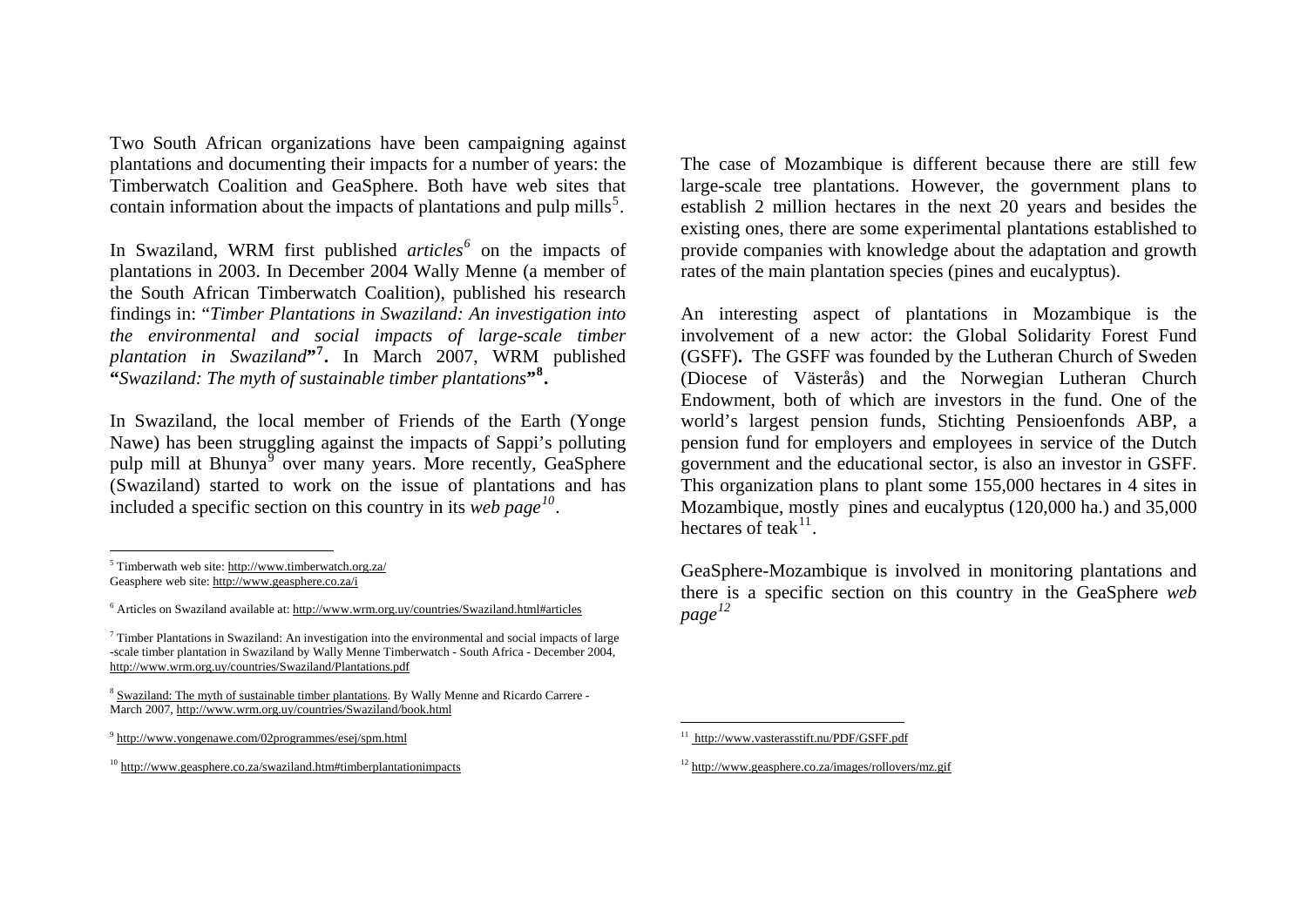# **An overview of opposition to plantations**

## **South Africa**

Opposition to plantations has become very visible in South Africa as a result of the work carried out over many years by a number of individuals and organizations concerned about the social and environmental impacts of plantations. Those activities later resulted in the creation of the Timberwatch NGO coalition in 1995, which has carried out a large number of activities under the slogan "Plantations are not forests". GeaSphere – a Timberwatch coalition partner - has also contributed significantly to the issue, with a strong emphasis on Mpumalanga, which is the province with the largest area of plantations. Both organizations have generated awareness of the social and environmental impacts of plantations, ranging from impacts on people's livelihoods to the depletion of resources such as water, grasslands, forests and soils. At the same time, they have strongly opposed the licensing of new plantations at the EIA level and encouraged truly sustainable land use

The situation in South Africa is unique in one aspect: all actors (government, corporations and civil society) accept that plantations impact negatively on water. Such consensus is based on the findings of long term research proving that plantations do impact on water resources. As a result, legislation for approval of new plantations has been exclusively based on their possible impact on water, which means that they have not been approved in some areas (arid and semi-arid) but allowed in others with higher rainfall.. However, plantations are also limited in the latter areas, to a large extent as a result of the work carried out by Timberwatch and GeaSphere. For instance, most river catchments in KwaZulu-Natal (KZN) and Mpumalanga are now closed to further industrial timber plantations. In KZN where Timberwatch was started, this has become an integral part of the water licencing assessment process. Considerable respect has been gained for Timberwatch's professional guidance and, as a result, many applications for timber planting licenses have been rejected, reduced considerably in size and/or, in a number of cases, applicants have been encouraged to plant food crops. During site inspections, on their request, impromptu presentations and debates are given on the negative aspects of timber growing, and the benefits of food crop production. Other appropriate beneficial land uses are also suggested to the substantial groups of rural community leaders and members who normally attend these site inspections. Efforts in KZN have set standards that have assisted improvements elsewhere.

An exception to this is where previously disadvantaged people in these catchments are being granted planting licenses. Timberwatch is opposing this decision and campaigning to have the multinational companies reduce their plantations to the extent these others are granted licenses for, so the actual land area under plantations is not increased. An alternative would be for the companies to hand over some of their existing industrial timber plantations to these new applicants.

It is important to note that legislation has not been updated to cater for the modern type of fertilized, weed free (herbicides) and genetically uniform plantations that grow much faster than before, thereby consuming much more water and further degrading the nutrient status of soils. This could provide an opportunity for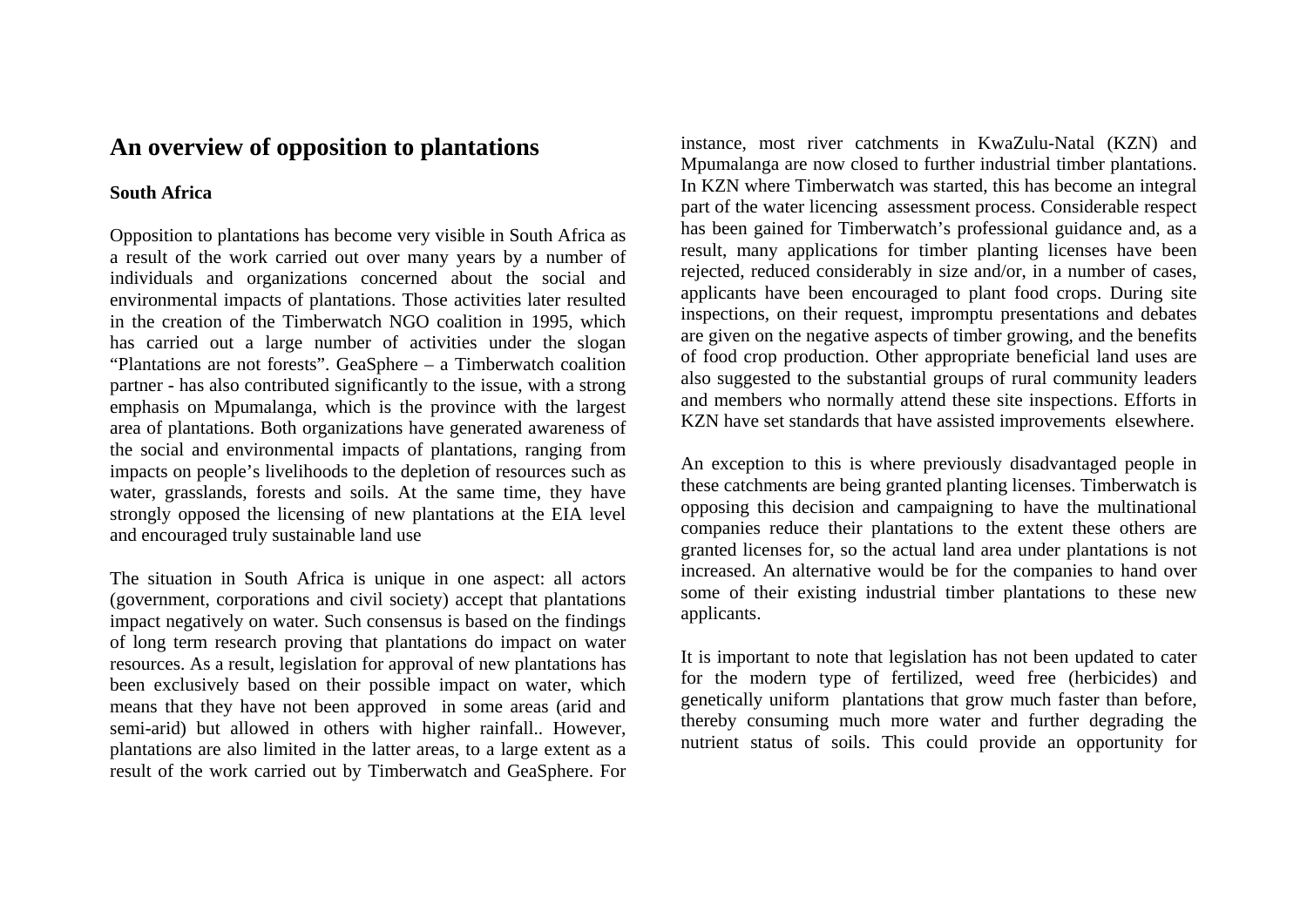stopping the further expansion of plantations, by making legislation much more strict on this.

On the other hand, plantation companies are extremely powerful in this country, both in economic, social and political terms.. The fall of apartheid has not changed this situation at all and a number of "black empowermen<sup>t</sup>" projects have in fact strengthened the plantation industry through outsourcing of plantation work.

Plantation companies have been further strengthened by FSC certification of most of South Africa's plantations. In this respect, it is interesting to note that two major companies (Komatiland Forests and Mondi) are members of the FSC and that the latter's support to the FSC General Assembly that took place in Cape Town in 2008 led to it being elected as "the Gold Partner of the FSC GA 2008".

Although there are many land claims from local people that were evicted from their lands during apartheid to make way for plantations, the fact is that this took place years ago and many of the impacted people have left the area. Though there have been successes, others are finding it very difficult to get their lands back especially from multinational timber companies.

Additionally, outsourcing of the work force has made unionization very difficult, resulting in weak trade unions. This has led to poor working conditions with alarming reports of gross under-payment (less than US\$3/day) particularly of workers in harvesting operations where no provision of protective clothing and excessively long working hours are common. The establishment of company promoted "woodlots" in local people's lands has further divided

local communities, and also leads to the migration of people to urban areas.

A general comment is that the plantation model in South Africa has many things in common with the Chilean model. Both are portrayed in their region as "successful" and therefore something to be imitated by other countries. The expansion of both took place under very repressive regimes, making resistance from local communities impossible at the time. Democratic changes in government have not resulted in changes in plantation policies and governments continue to support this model. In both cases, communities are now (in a less repressive situation) claiming their lands back. Finally, although the social and environmental impacts of plantations and pulp mills have been well documented, those findings are still insufficient for moving the balance of power in the opposite direction.

Both Timberwatch and GeaSphere have established strong links with a number of international organizations (WRM, GFC, FoE, SSNC) and have participated actively at a number of international events, raising awareness of the issue of plantations and pulp mills in southern Africa. These international links have been important in building alliances for strengthening the struggles at the national and regional level.

#### **Swaziland**

The Timberwatch Coalition was instrumental in raising the issue and in establishing contacts within the country. A symposium on timber plantations organized in South Africa in 2003 and the research carried out by Wally Menne during the year 2004 were the first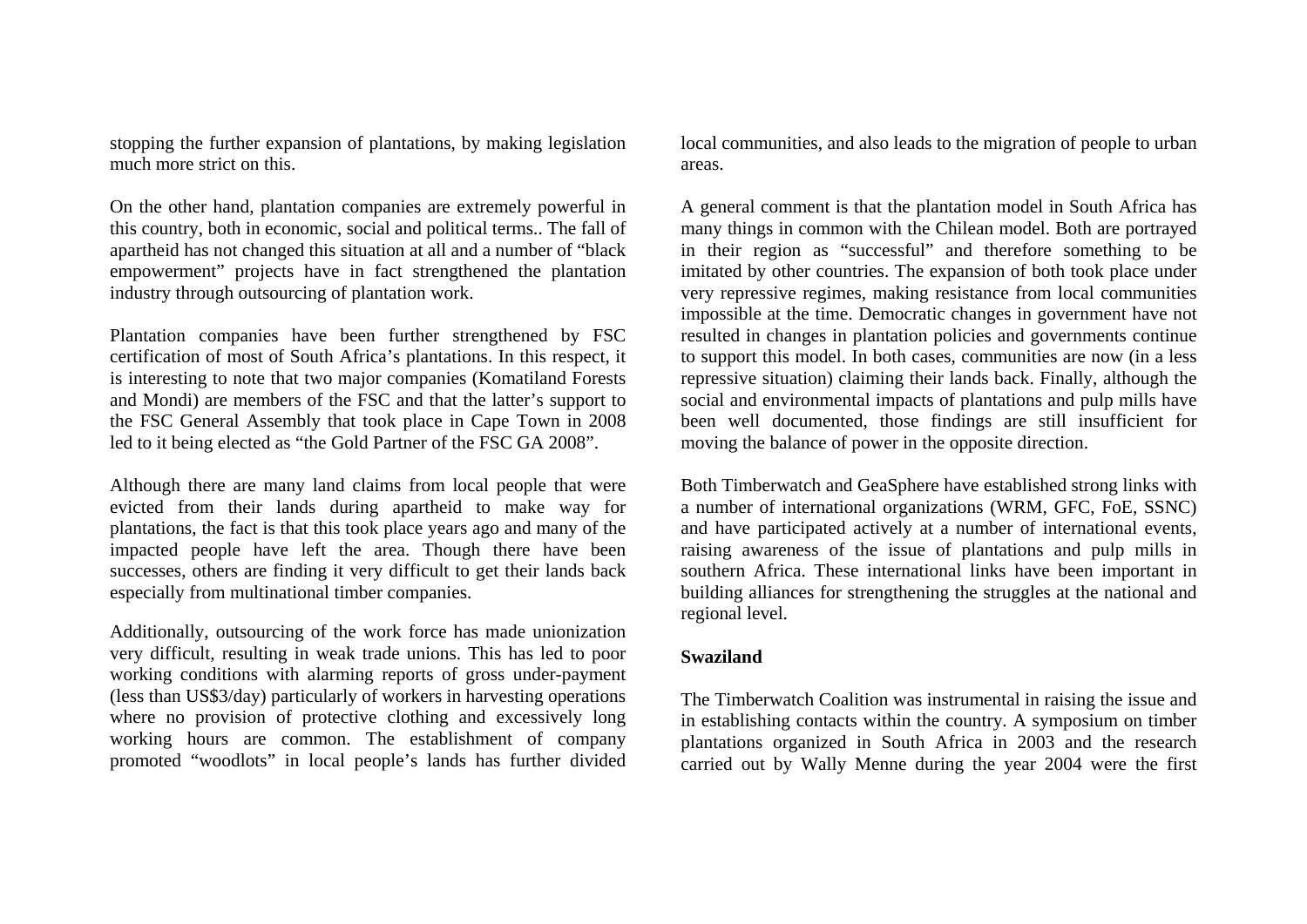important steps for the involvement of Swazi people in the issue. The establishment of GeaSphere in Swaziland further consolidated work in the country. Later visits by representatives from WRM, SSNC, Timberwatch, GeaSphere and Friends of the Earth provided more evidence on and support against industrial tree plantations.

If plantation companies are strong in South Africa, it must be said that they are even stronger in Swaziland, which is ruled by an absolute monarchy where most rights are dependent on the King's authority and where unionization is frowned upon. Most of what has been said on evictions and outsourcing in South Africa is also applicable to Swaziland.

The fact that the main environmental NGO in the country, Yonge Nawe, has been only marginally involved in the plantations issue – linked to pollution from a pulp mill- has also been a factor in the lack of organized opposition to plantations.

Large areas of plantations have also received FSC certification, thus providing them with a "green" label that they certainly don't deserve.

### **Mozambique**

The fact that the new plantations are still at project level provides a very good opportunity for preventing them from being implemented. However, very few people are aware of the impacts of plantations and the South African model is being promoted as a positive development for employment generation and "development". It would therefore be very useful to carry out research on the social and environmental impacts of existing plantations in Mozambique and on those being implemented by the abovementioned Global Solidarity Forest Fund.

To the best of our knowledge, GeaSphere-Mozambique is the only organization working on this and the task it is confronted with is enormous. Language is also an important barrier to the establishment of links with South Africa and Swaziland. Although all WRM bulletin articles and some of its books and briefings are translated into Portuguese, their circulation within the country is limited because of the absence of organizations working on plantations. One possible move would be to facilitate direct contacts between Brazilian and Mozambican organizations, where the former could share their knowledge on the impacts of plantations with the latter country's organizations. For this process to begin it would be necessary to facilitate exchanges of people going from one country to the other.